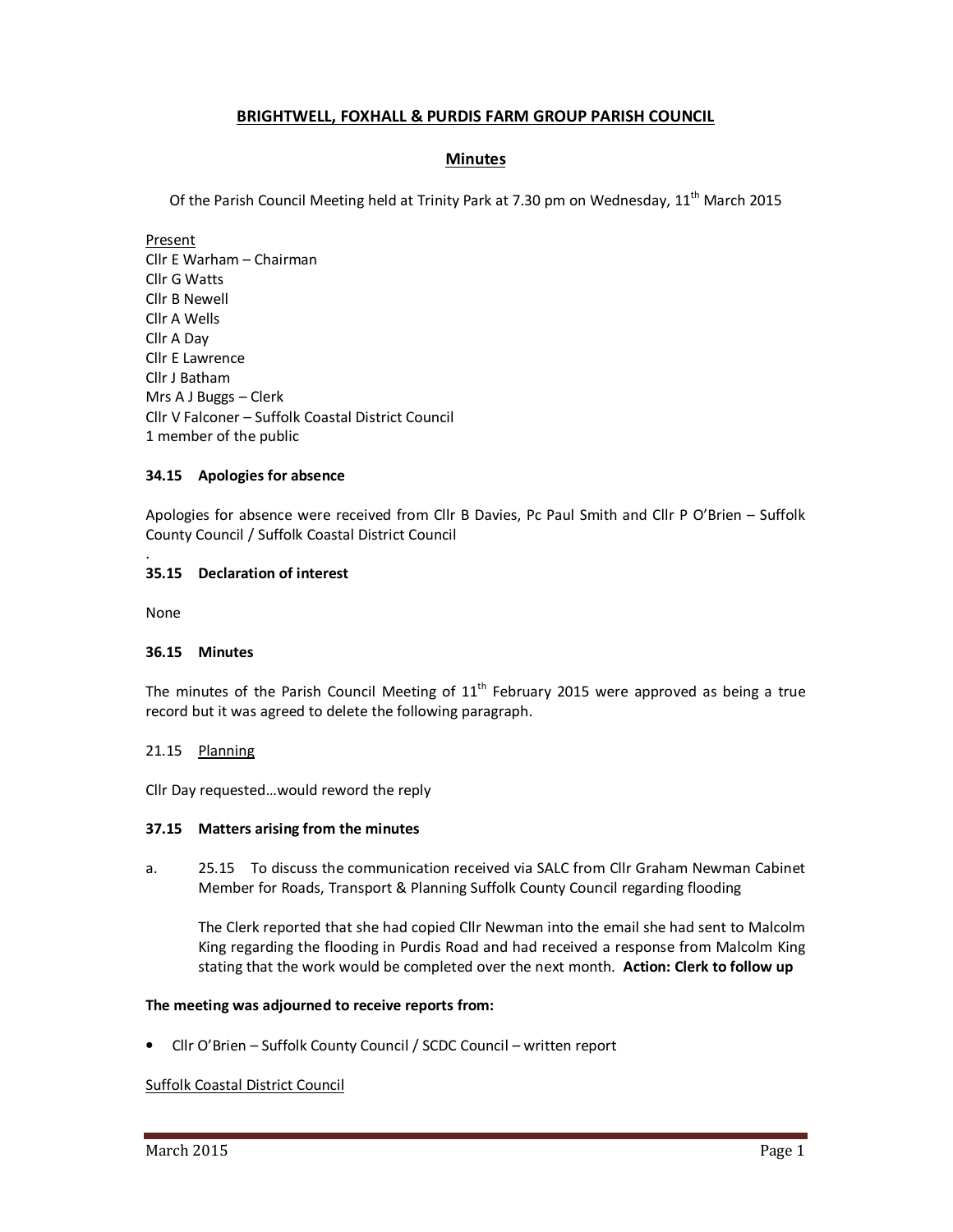Not all pcs will have seen this and please forgive if you have. But I have nothing much to report as I am, not unnaturally, 'winding down' SCDC work. I do have queries from pcs or individuals that I deal with straight away and, unless I have come back, I do not pursue.

SCDC is holding Full Council this evening ,26th, and discussing the budget. There is no increase in council tax.

SCDC will be moving to Melton, Girdlestone site in the Autumn of 2016. The purpose built offices cost £3.9m, met from existing resources. Capital funds will be generated by the sale of the existing Melton Hill site and Cedar House.

I shall not be standing in the forthcoming district elections. I have served for 16 years. In my initial four year term I represented Kirton Ward, which comprised of Kirton/Flakenham, Levington, Waldringfield/Hemley, Newbourne, Bucklesham. Nacton & Purdis Farm were a separate ward until 2003 when two councillors were elected to serve the amalgamated ward. The 2015 district elections will see the wards returned to the 1999 original set-up.

I have allocated all my Community Enabling Fund to project throughout my Ward.

# Suffolk County Council

For the 5th year Suffolk County Council's council tax share is to be frozen. Suffolk residents will not pay more than they did in 2010/11. The council has managed, successfully, to deliver savings in excess of £130m over the last four years. However, as the government's deficit reduction programme is set to continue until at least 2018/19, there is a forecast of a further £120m budget shortfall that will need to be addressed over the next three years.

The Council tax freeze was agreed as part of the budget proposals for 2015/16, which include savings of £38.2million, to be made across services delivered by the council during the financial year 2015/16. The bulk of these savings (£24.6m) will be delivered through wide-ranging transformation programmes which will result in the council becoming a leaner and more focused organisation. The remaining savings will be made by: reducing previous contingency budgets, set aside for major projects; change management; budgetary savings from within service areas. Meanwhile, over the last five years, there has been a reduction of approx. 47% in workforce numbers across council services.

Rather worrying findings are revealed in a survey, carried out by Suffolk Cyber Survey 2014, with 2,988 children and young people aged from 10 years old and upwards, monitoring trends in their online activity. The Survey discovered: approximately 83% of Suffolk's young people own a smartphone; 74% of children and young people are accessing the internet at home; 71% of parents do not limit the time that their children are on the internet; 31% of young people are spending more than 5 hours a day on-line; cyber-bullying rates have risen to 23%, in line with national trends. The report is published on the e-Safer Suffolk website at: www.esafersuffolk.org. Unfortunately, children who share personal information across mobile devices are vulnerable to harmful on-line content and aggression.

Active towns and villages across Suffolk were urged to come forward and tell how they're championing sports and physical activity in their local community. Whether it is football, dogwalking, yoga, hockey or Zumba, the county council wish to celebrate the hard work and commitment of these communities. **The winners and runners-up are as follows: Town winner:** Kesgrave; **Town runner-up:** Southwold and Reydon; **Large village winner:** Brantham; **Large**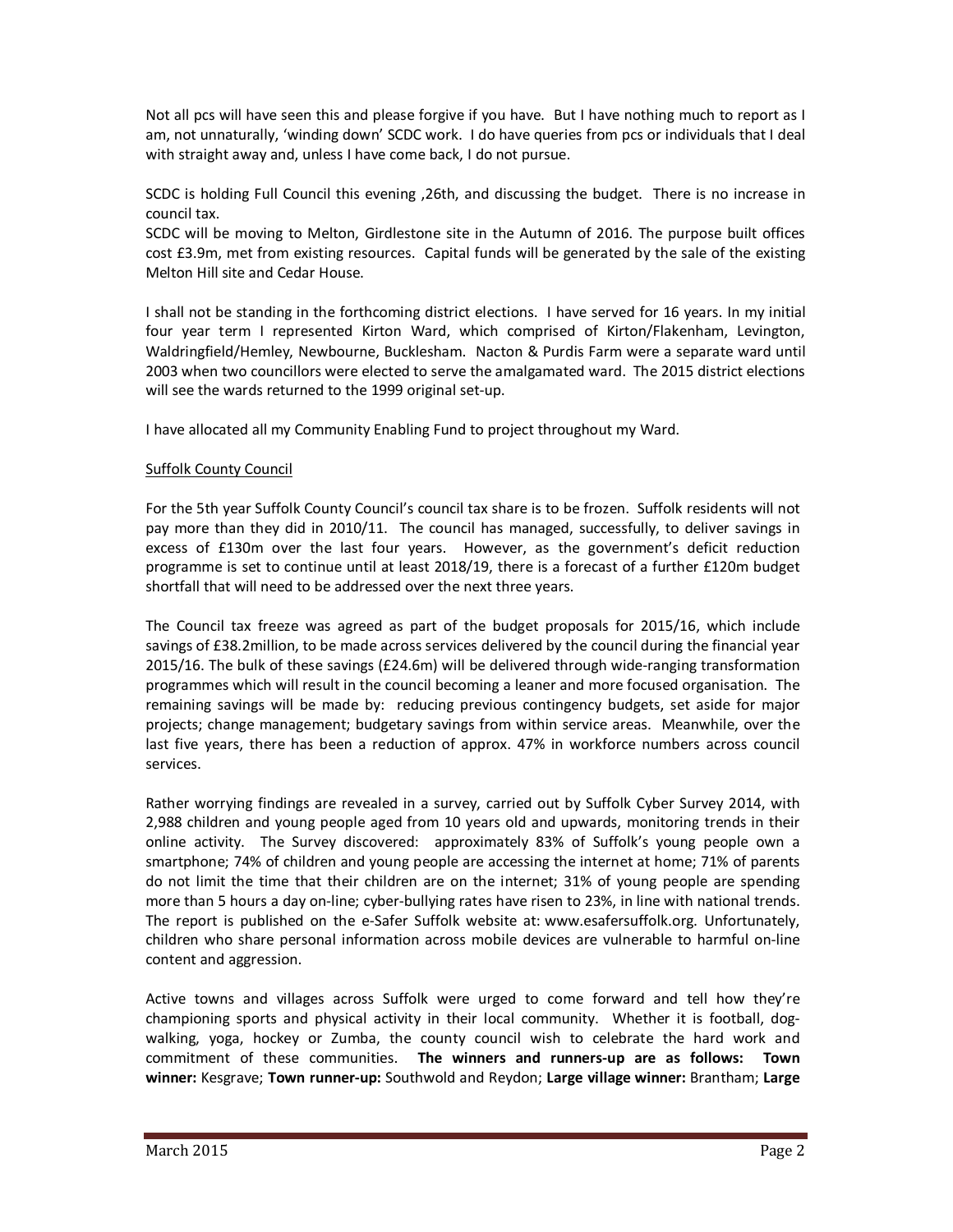**village runner-up:** Hundon; **Small village winner:** Middleton-cum-Fordley; **Small village runnerup:** Mendham.

Each winner will have an opportunity to receive support from the county council to explore ways in which they can be helped to build on their success.

I went to this month's Police & Crime Commissioner's Accountability & Performance meeting. One of the agenda items was a report on how the Town Pastors operate in Ipswich. They do such valuable work and save the police and hospitals time and money. I was invited to go along one night. I don't think I'm that brave!!

• Cllr Falconer – Suffolk Coastal District Council – written report

# Suffolk Coastal District Council

Good evening every one and a Very belated Happy New Year. Thank you to, to those Parish Councils who very kindly sent me Get Well Cards – it was much appreciated. For 8 weeks I am afraid District Council work did not get a look in – I was too ill and for many weeks couldn't drive. However, I am now on the road to recovery and more or less back to normal.

Funnily enough in the last few weeks there is still not a lot to impart – probably due to the forth coming election and the year end. Certainly there is not much in the pipeline.

# **Planning**

The number of planning applications has increased enormously and so have the complaints to SCDC about the planning service. Once again, this in under review and great effort has been made to make accessing documents easier to find and also ensure that before a planning application can be accessed by the public all documents pertaining to the application can be viewed. The Planning Department too have gone back to listing briefly all the applications received each week and this information is sent to Parish Councils and Cllrs. However, I do believe the service could be improved by stating the exact village/location.

# **Community Enabling Fund**

To date I have allocated all my allowance of £4,600 barr £26.

# **Police**

I am glad to see the regular Police Ward up dates on crimes in the Ward. I believe these help us all enormously to keep alert to anything untoward. These figures are much appreciated.

# **DC Activities**

I managed to attend the completion launch of the Waldringfield Flood Defence Group's wall in late December. A staggering £900,000 was raised in less than a year by local authority and political figures. The community have shown tremendous resilience and organisation to have achieved so much in so short a time since the tidal surge in December 2013. The project, to improve flood protection with innovative defence and flood gates, is also the first community-led project to be delivered from the new Deben Estuary Plan.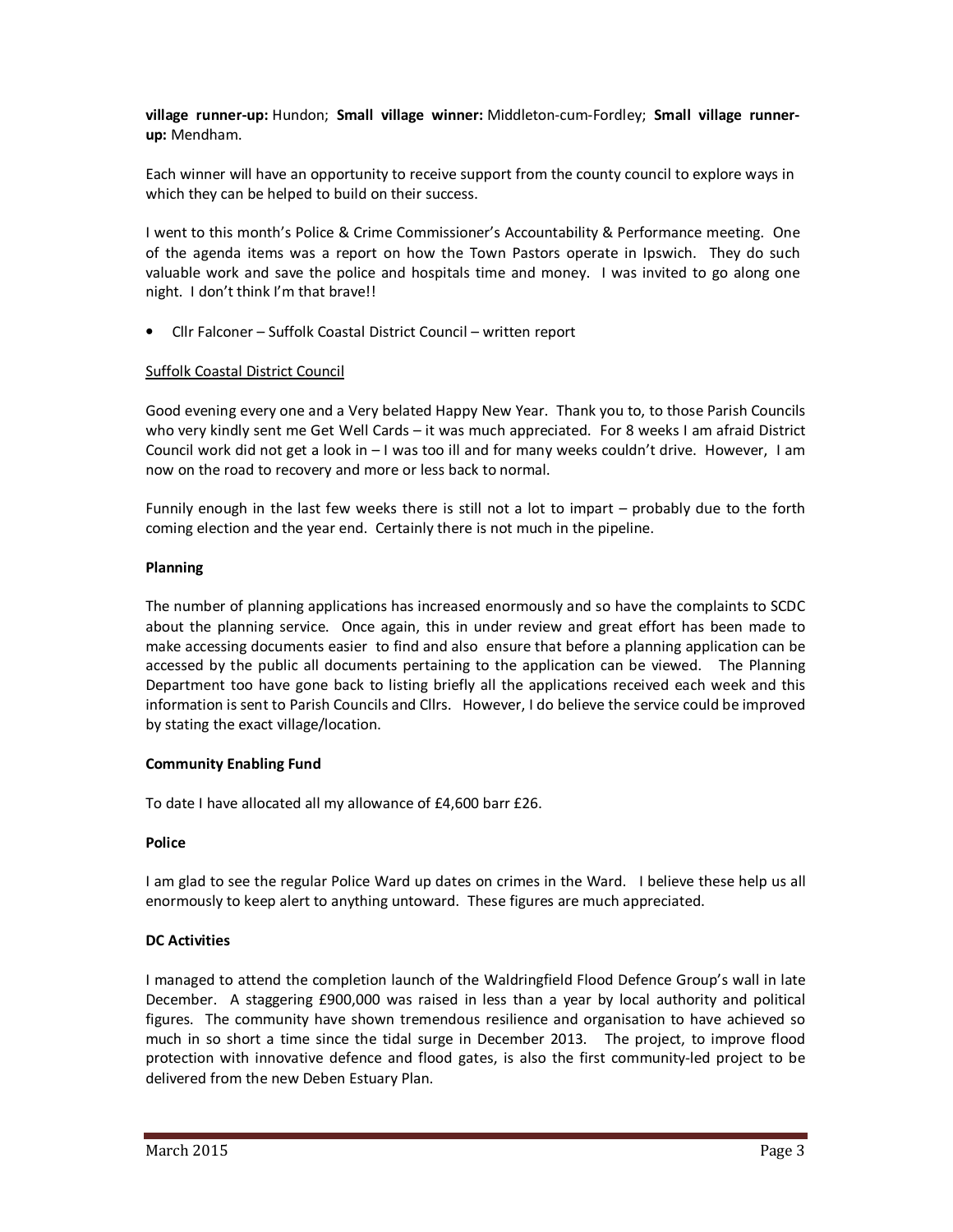# **Waldringfield Quarry Liaison Meeting**

For some years I have attended with fellow colleague Patricia O'Brien Brett Aggregates Quarry at Waldringfield. We are taken each time on a site visit round the whole area to see how they are managing the excavation of sand and gravel, building of an enormous bund to screen the Moon and Sixpence Caravan site from the workings, repairing slippage of earth of a bund and all in all, complaints from the workings and monitoring for dust and noise have been few. The area near the A12 is now more or less back to normal but at a lower level. I will miss these visits and feel I have learnt a great deal.

## **District Local Plan – Issues and Options**

The Felixstowe Peninsula Area Action Plan has been out for consultation since 15<sup>th</sup> December and closed on the  $27<sup>th</sup>$  February. The document is consulting on future housing sites. It is absolutely key to get this right as it will affect the Suffolk Coastal develops over the next couple of decade.

# **Area of Outstanding Natural Beauty (AONB)**

The saltmarsh restoration at Levington phase 2 has started and silt is being used from the Suffolk Yacht Harbour. Countryfile, BBC 1 Sunday evening programme featured this about ten days ago. Areas along the River Deben have been very successfully restored. Saltmarshes provide a vital nursery and feeding ground for juvenile fish etc.

## **CIL**

The Community Infrastructure Levy (CIL) is expected to be introduced across Suffolk Coastal by April 2015. Further information about CIL charges in Suffolk Coastal can be found through this link*: http://www.suffolkcoastal.gov.uk/yourdistrict/planning/review/cil/* 

# **Suffolk Council Tax**

The Council Tax for Suffolk Coastal will not rise for the fifth year. With government continuing to look towards cutting grant aid, Suffolk Coastal which has gross annual expenditure of around £65m is now finding that around 80% of its net budget is now generated locally, 60% from the council tax and 20% business rates.

### **Recycling**

Suffolk Coastal is one of the tope 20 local authorities in England for waste recycling and composting. In 2013/14 they recycled and composted 57.4% of all rubbish. Just a reminder Suffolk Coastal will now accept aerosols, metal pots and pans, books and food and drink cartons such as Tetra packs.

### **Felixstowe Library**

Is now a 'one-stop shop' providing Suffolk Coastal customer services and information as well as library services. Opening hours have been extended.

### **Suffolk Coastal Business Community Awards**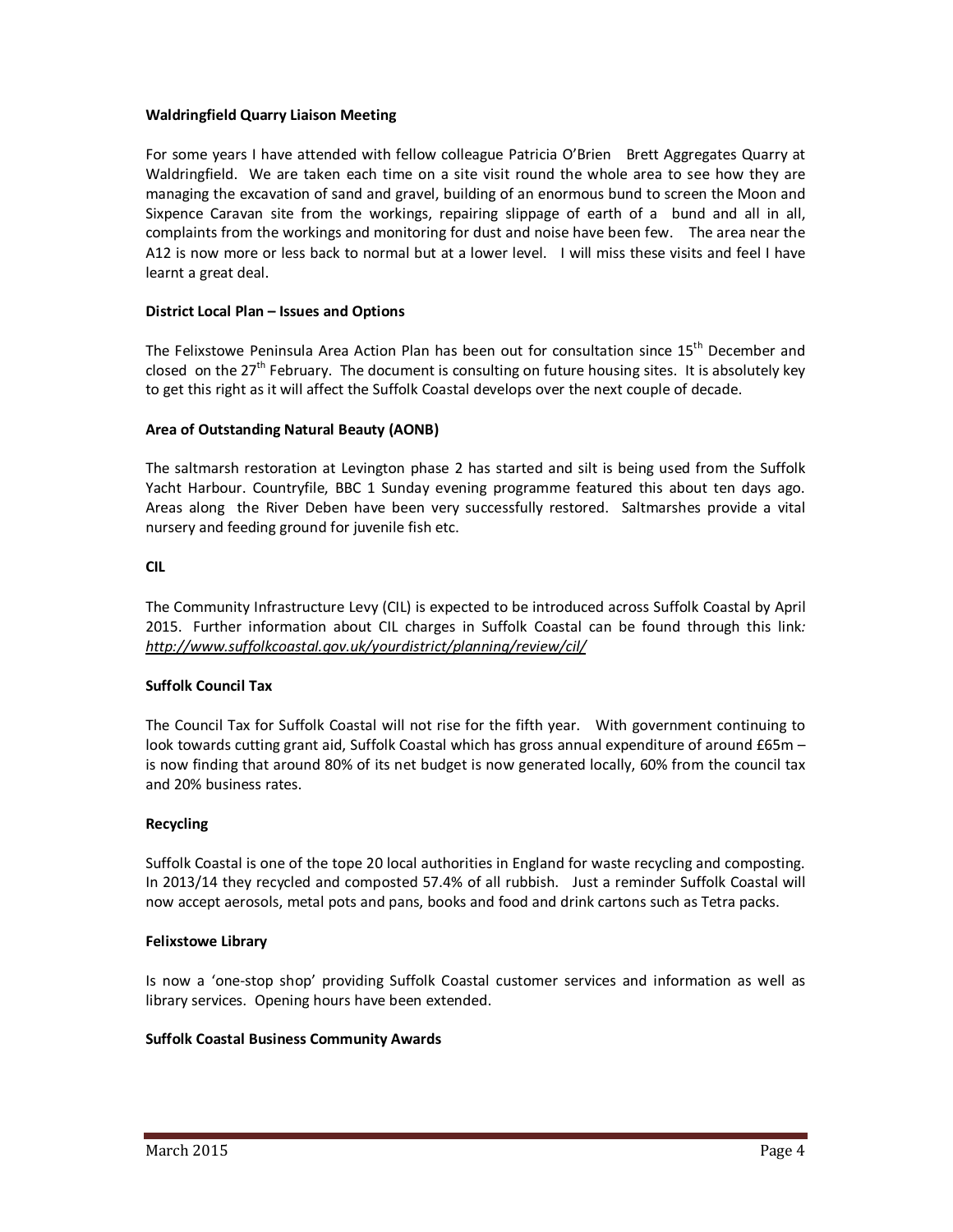Have just announced that Brafe Engineering, Notcutts and Revetts are the finalists for the above. The award recognises and rewards the businesses which have retained a strong connection with the community as they have grown in size and stature.

• Suffolk Police – PCSO Glynn Bown – written report

# **Period 29th January 2015 – 25th February 2015**

| Parish                        | <b>No of Crimes Recorded</b> | <b>Same Month Last Year</b> |
|-------------------------------|------------------------------|-----------------------------|
| Brightwell                    |                              |                             |
| Bucklesham                    |                              |                             |
| Foxhall                       |                              |                             |
| Levington                     |                              |                             |
| Nacton                        |                              |                             |
| Newbourne                     |                              |                             |
| Purdis Farm                   |                              | 11                          |
| Waldringfield                 |                              |                             |
| <b>Total Crime This Month</b> | 18                           |                             |

This month's recorded crime was 18. The level of recorded crime for the same period in 2014 was 17.

Brightwell has 1 recorded crime this month, a person was charged with driving whilst under the influence of drink/drugs.

Bucklesham again had 1 reported crime this month, burglary other building, whereby the reception/office of a commercial livery yard on Watermill road was entered overnight on the 22<sup>nd</sup> February and a cash tin was taken.

Foxhall are crime free this month.

Levington has recorded 1 crime this month, burglary other building with intent, overnight on the  $7<sup>th</sup>$ February, unknown persons gained access to a garden shed, but were unable to remove any items from within.

Nacton had 5 reported crimes this month. There were 2 reports of Assault both took place on the A14, 1 person was charged with possession of a class b drug, heating oil was removed from a tank in a residential garden sometime between  $4<sup>th</sup>$  November and the  $20<sup>th</sup>$  February, and damage was caused to a stationary car on the A14 in Nacton.

Newbourne joins Foxhall this month in being crime free.

Purdis Farm recorded 9 crimes, all relate to Sainsbury's.

Waldringfield recorded 1 crime this month, sometime between the 26th January and the  $3<sup>rd</sup>$ February, an insecure outbuilding situated in a residential garden on Mill Road was entered and gardening equipment was taken.

A view of crime maps and data can now be found on the Internet www.police.uk

### **The meeting was re-convened.**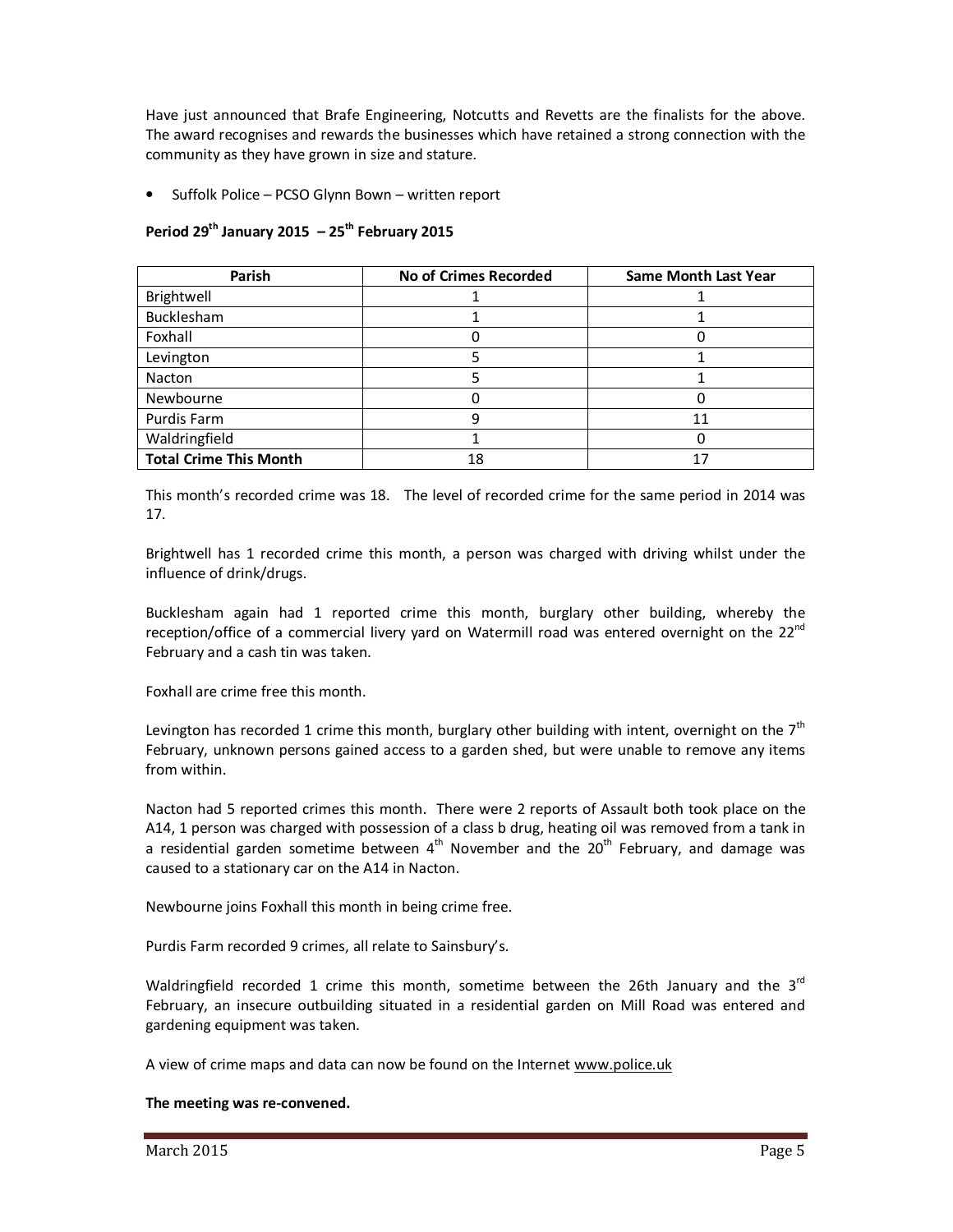## **38.15 Clerk's Report**

The Clerk's report had previously been circulated and it was agreed that some of the items should be discussed as per the agenda.

## SALC – Automatic Precept Referendums

The Government has decided not to apply automatic precept referendums to local councils in 2015/2016. The Parish Council noted the contents of the communication.

## Local Council Award Scheme Foundation

The Local Council Award Scheme exists to celebrate the successes of the very best local councils and to provide a framework to support all local councils to meet their full potential.

All local councils want to serve their local communities and make a real difference to the lives of the people that live there. The scheme offers councils the opportunity to show that they meet the standards set by the sector, assessed by their peers, and to put in place the conditions for continued improvement. The Award Scheme has been designed to both provide the tools and encouragement to those councils at the beginning of their improvement journeys, as well as promoting and recognising councils that are at the cutting edge of the sector. It is only through sector working together to share best practice, drive up standards and supporting those who are committed to improving their offer to their communities that individual councils and the sector as a whole will reach its full potential. The scheme was created in 2014 and is managed on behalf of local councils by the Improvement and Development Board (IDB). Councils can apply for an award at one of three levels.

**The Foundation Award** demonstrates that a council meets the minimum requirements for operating lawfully and according to standard practice.

**The Quality Award** demonstrates that a council achieves good practice in governance, community engagement and council improvement.

**The Quality Gold Award** demonstrates that a council is at the forefront of best practice and achieves excellence in governance, community leadership and council development.

The scheme sets out criteria to meet at each level covering selected aspects of the council's work. Councils can seek to progress through the tiers over time thereby raising standards. Councils of any size can aspire to an award appropriate for their budget and level of activity.

To support transparency, councils achieving an award at any level must use an online facility for publishing documents and information. In all instances the council confirms that the required documents, information and conditions are in place (whether published or not) by resolution I public at a full council meeting. For Quality Gold, councils also provide statements for submission to the panel demonstrating excellence in their activities. The panel may ask for additional information to check the accuracy of claims.

# **39.15 Planning**

Planning Applications Received by the Parish Council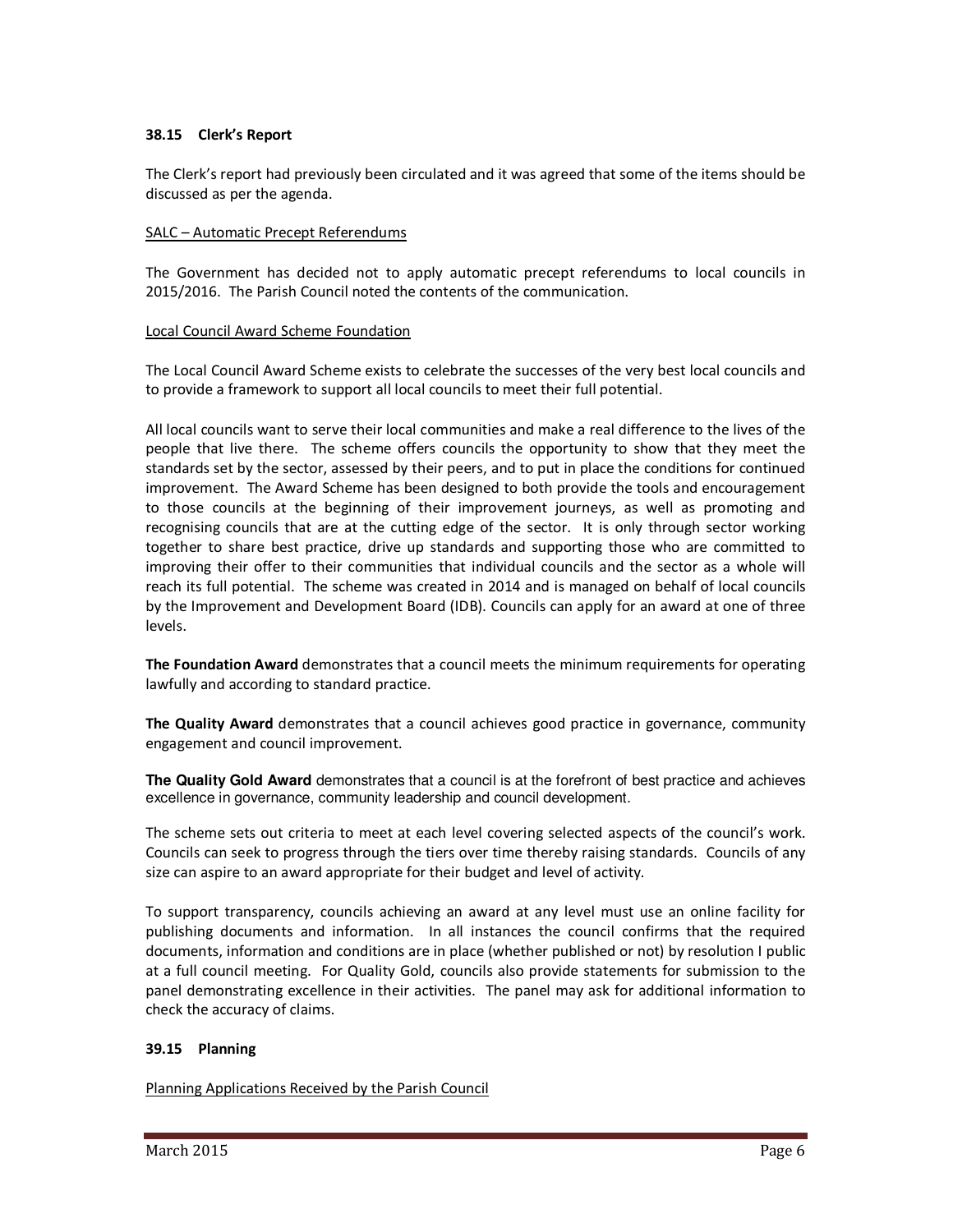SCC – Waldringfield Quarry, Heath Road, Brightwell, Ipswich, Suffolk

Variation of Condition 1 & 2 of Planning Permission C/11/0722 – Continued use of part of sand and gravel quarry for importation, storage and processing of concrete rubble and soils to provide secondary aggregates.

PC Comments: In the process of circulation.

# Hollies Planning Application No DC/14/420/FUL

Cllr Watts reported that the Planning Committee had submitted their comments on the Planning Application as follows:

The Group Parish Council remains bitterly disappointed that the original application was refused. We fail to understand how the Development Committee could decide that the original plan for 11 dwellings was an inefficient use of land in terms of meeting the Council's identified housing shortfall when the Parish of Foxhall has already been designated as an 'Other Village' with development only permitted in exceptional circumstances.

Whilst we are keen for the Hollies site to be redeveloped we cannot support the latest proposal for 14 dwellings which includes 3 one bedroom dwellings. Our Parish Plan does not support the building of one bedroom homes and there is no identified need for such dwellings in the Parish of Foxhall. This latest development has also generated a number of objections from local residents.

For these reasons we object to this application as we do not believe that it meets the very specific criteria for the building of homes in the countryside as detailed in Policies SP28 and DM3 of the Suffolk Coastal District Local Plan – Core Strategy and Development Management Policies Development Plan Document July 2013.

In view of this we ask Suffolk Coastal District Council to immediately take all necessary steps to ensure that the Hollies. Site is made both safe and secure and remains so. Furthermore, we urge the Council to carefully consider the various comments made by local residents about Straight Road (which we support) and to make improvements to a road which has become unsuitable for the amount of traffic currently using it.

# Submission by Foxhall residents concerning the Site Allocations and Area Specific Policies in the Local Plan

Cllr Watts reported that the Parish Council had been copied into a submission which Foxhall residents had submitted to Suffolk Coastal District Council concerning the Site Allocations and Area Specific Policies in the Local Plan. He commented that the submission did not cover all of the Parish of Foxhall only part of it. Councillors discussed the contents of the submission but agreed that until the Parish Council is formally consulted by Suffolk Coastal District Council the Parish Council would not comment on the contents."

# **40.15 Letter received from a local resident regarding the speed of traffic on Foxhall Road between the Nuffield and Bell Lane**

The Parish Council noted the contents of the letter but as this is a Suffolk County Council's Highways / Police matter the Clerk was asked to advise the resident to contact Suffolk County Council's Highways Department at Endeavour House and the Police. **Action: Clerk**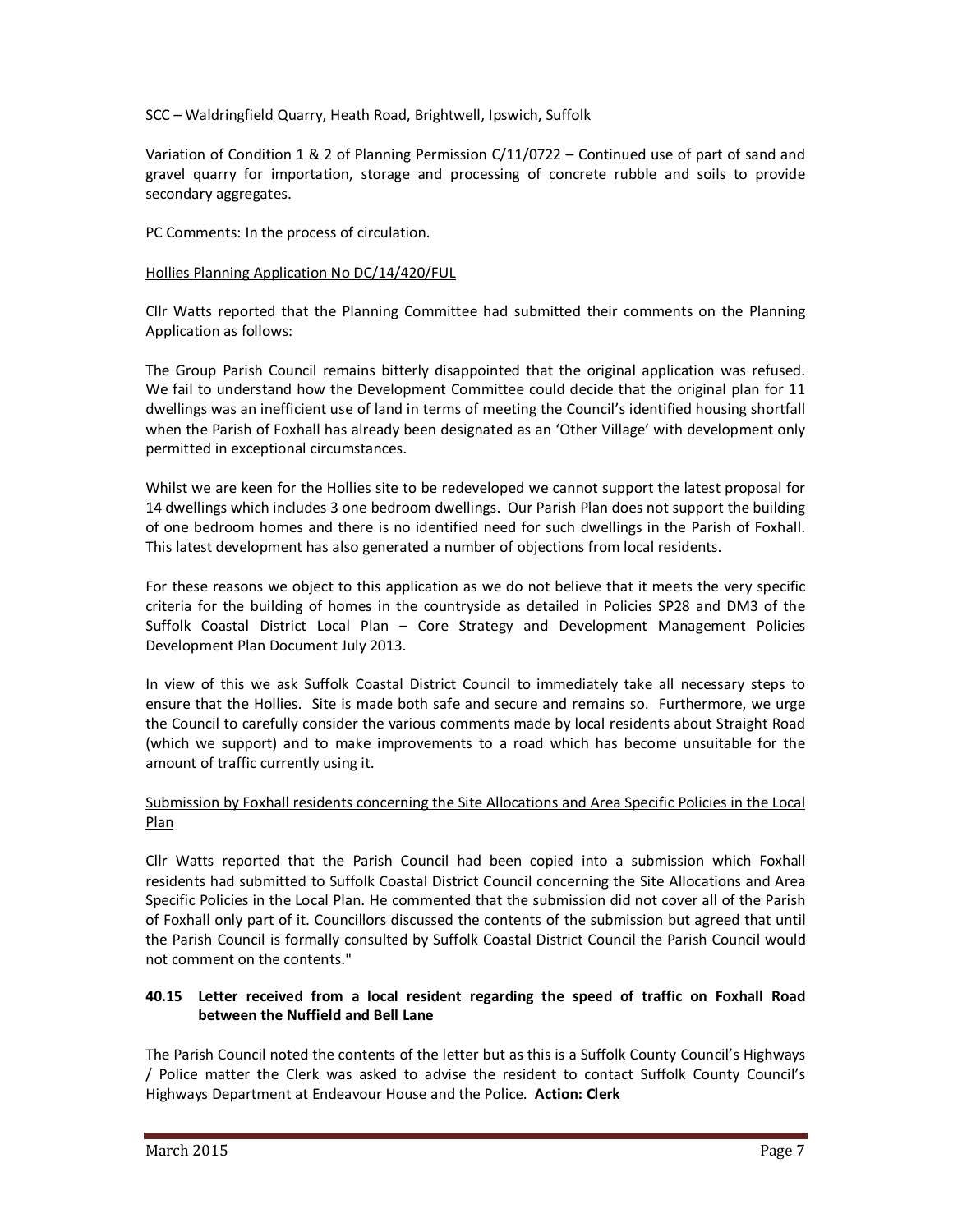# **41.15 To approve the Standing Orders / Procedure documents**

The Clerk reported that the Parish Council should minute the acceptance of the Standing Orders Procedures and the Appointment of the Internal Auditor each year.

It was proposed by Cllr Wells, seconded Cllr Day that the following Standing Orders should be accepted and that the Internal Auditor Heelis and Lodge should be appointed – agreed. **Action: Clerk** 

Code of Conduct Freedom of Information Asset Register Grant Policy Complaints Procedure Financial Regulations Internal Audit Procedure Standing Orders Information available from Brightwell, Foxhall & Purdis Farm Group Parish Council under the Model Publication Scheme Risk Assessment

## **42.15 Local Council Award Scheme 2015**

The Clerk outlined the contents of the Local Council Award Scheme 2015 which involves three levels; Foundation, Quality and Quality Gold. The Clerk explained that some of the requirements of the Foundation Award are also a mandatory requirement of the Transparency Code which all councils with expenditure of less than £25,000 must adhere to.

Following discussion Cllr Newell proposed, seconded Cllr Warham that the Clerk produce a check list of the requirements to monitor parts of the Foundation Scheme which the Parish Council already have in place and place on the agenda following the Annual Parish Council Meeting. **Action: Clerk** 

# **43.15 To discuss erecting fly tipping signs**

The Clerk reported that she had applied to Suffolk County Council Highways for licences to erect fly tipping signs in Monument Farm Lane and Kennells Road. **Action: Clerk** 

### **44.15 Locality Budget 2014/2015**

Councillors agreed that if the licences are received before the end of March from Suffolk County Council Highways to erect fly tipping signs in Monument Farm Lane and Kennells Road, which is the deadline for Locality Budget requests for 2014/2015, the Clerk should request finance from the Locality Budget. **Action: Clerk** 

### **45.15 Finance**

| Income                                      |         |
|---------------------------------------------|---------|
| None                                        |         |
| Expenditure                                 |         |
| A J Buggs Salary and Expenses February 2015 | £268.29 |
| Glasdon – Grit Bins                         | £405.16 |